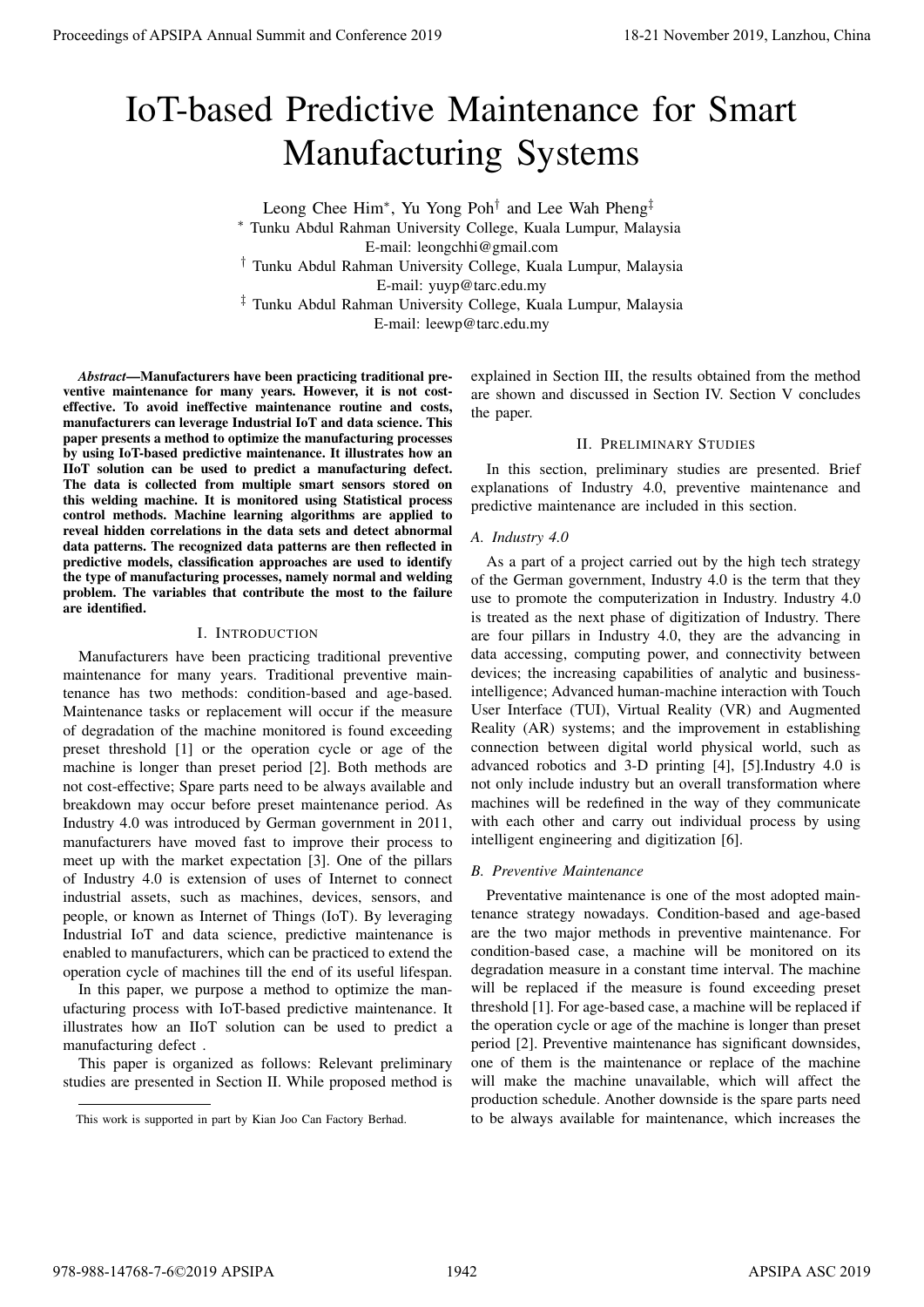inventory costs [7], [8]. Besides, maintenance tasks are carried out based on the time of operation of the machine, breakdown may happen before the maintenance tasks are carried out or parts are replaced before end of their lifetime, which is inefficient in term of costs [8].

# *C. Predictive Maintenance*

Predictive maintenance is one of the maintenance methods, which fully utilizes the parts to the limit of their service life by data analysing and diagnosis on the parts and predicting their remaining service life [9]. Predictive maintenance is able to ensure the maximum time interval between maintenance tasks and minimize the occurrence and cost of unscheduled downtime by machine-train failures [8]. In predictive maintenance, by measuring and analyzing deterioration data from sensors or surveillance system, trend value can be managed, decision making can be done based on the trend value for performing maintenance tasks, and condition can be monitored through local or online system in real time [9]. In industry 4.0, predictive maintenance plays an important role to ensure and increase effectiveness of maintenance tasks [10]. While advanced data accessing, widen connectivity and advanced analytical tools are promoted by Industry 4.0, predictive maintenance is enabled as large amount of data can be monitored, pushed into analytical tools to predict machine failure, downtime, overload or any other problems [11].

## III. EXPERIMENTAL STUDY

In this section, we explain how the data is collected and the details of the proposed method.

#### *A. Data Collection*

The machine used in this experiment is a can welding machine, sensors were installed in different section of the machine. The variables are described below: All the features in the data set as described below:

- Current passing the welder
- Air pressure of air circulation in the machine motor
- Vibration of the machine motor
- Pressure of nitrogen tank
- Pressure of incoming cooling water
- Pressure of incoming chilling water
- Temperature of chilling water in section B80 of the machine
- Temperature of chilling water in section B81 of the machine
- Temperature of chilling water in section B82 of the machine
- Temperature of cooling water in section B240 of the machine
- Temperature of cooling water in section B241 of the machine
- Flow rate of chilling water in section B80 of the machine
- Flow rate of chilling water in section B81 of the machine
- Flow rate of chilling water in section B82 of the machine
- Flow rate of cooling water in section B240 of the machine

• Flow rate of cooling water in section B241 of the machine Every 500 milliseconds, a programmable logic controller (PLC) will send the sensor data to a supervisory control and data acquisition (SCADA) system, SIMATIC WinCC, via Ethernet to monitor and record in a local database. The data sets used in this experiment are the sensor data collected from April to May 2019. The failures of the welding machine during the period were recorded in manual (paper) format by the operators of the machine. There were 18 cases of failures, namely 'welding problem', occurred during the period.

## *B. Goals and Performance Metrics*

In this paper, we proposed to use one of the machine learning algorithms in Scikit-learn library, decision tree, to identify the hidden correlations in the data sets and detect abnormal data patterns. Scikit-learn uses an optimised version of the CART (Classification and Regression Trees) algorithm, which is very similar to C4.5, but supports numerical target variables (regression) and does not compute rule sets [12]. This experiment evaluate how an IIoT solution can be used to predict a manufacturing defect, by addressing the features that contribute the most to the failure. Precision, Recall and F-measure (f1-score) of failure class are used to define the prediction performance where we used to identify the features that contributed the most to the failure. While precision is the ratio of true negative to all predicted negative, recall is the ratio of true predicted failures to all true failures in the test set and F-measure is the harmonic mean of precision and recall. While different importance can be assumed by precision or recall depending on context of application, F-measure allows to take both in consideration with a single metrics [13]. Proceedings of APSIPA Annual Summit and Conference 2019<br>
means on the Conference 2019 11 November 2019 11 November 2019 12 November 2019 12 November 2019 12 November 2019 12 November 2019 12 November 2019 12 November 2019

#### *C. Experimental Workflow*

The sensor data of the welding machine operated for hours without any failure occur was extracted and labeled as 'normal' data set. For each failure, the sensor data of 20 minutes before the failure occur was extracted and labeled as 'welding problem' data set. All the 'welding problem' data sets for the preset time interval were combined as a single 'welding problem' data set. Then the 'welding problem' data set combined with the 'normal' data set as a single data set to used in this experiment. The data set was split into train and test set with presets of features that may contribute to the failure. Data set of features was normalized if the features had different units and scales. Decision tree model was built, trained with train set and tested the prediction with test set. The presets of features used in this experiment are described below:

- All features (AF)
- Temperature of all sections in the machine (TA)
- Flow rate of all sections in the machine (FRA)
- Air pressure of air circulation and vibration of the machine motor (AP & Vib)
- Flow rate of different pair of sections in the machine
- Temperature of different pair of sections in the machine